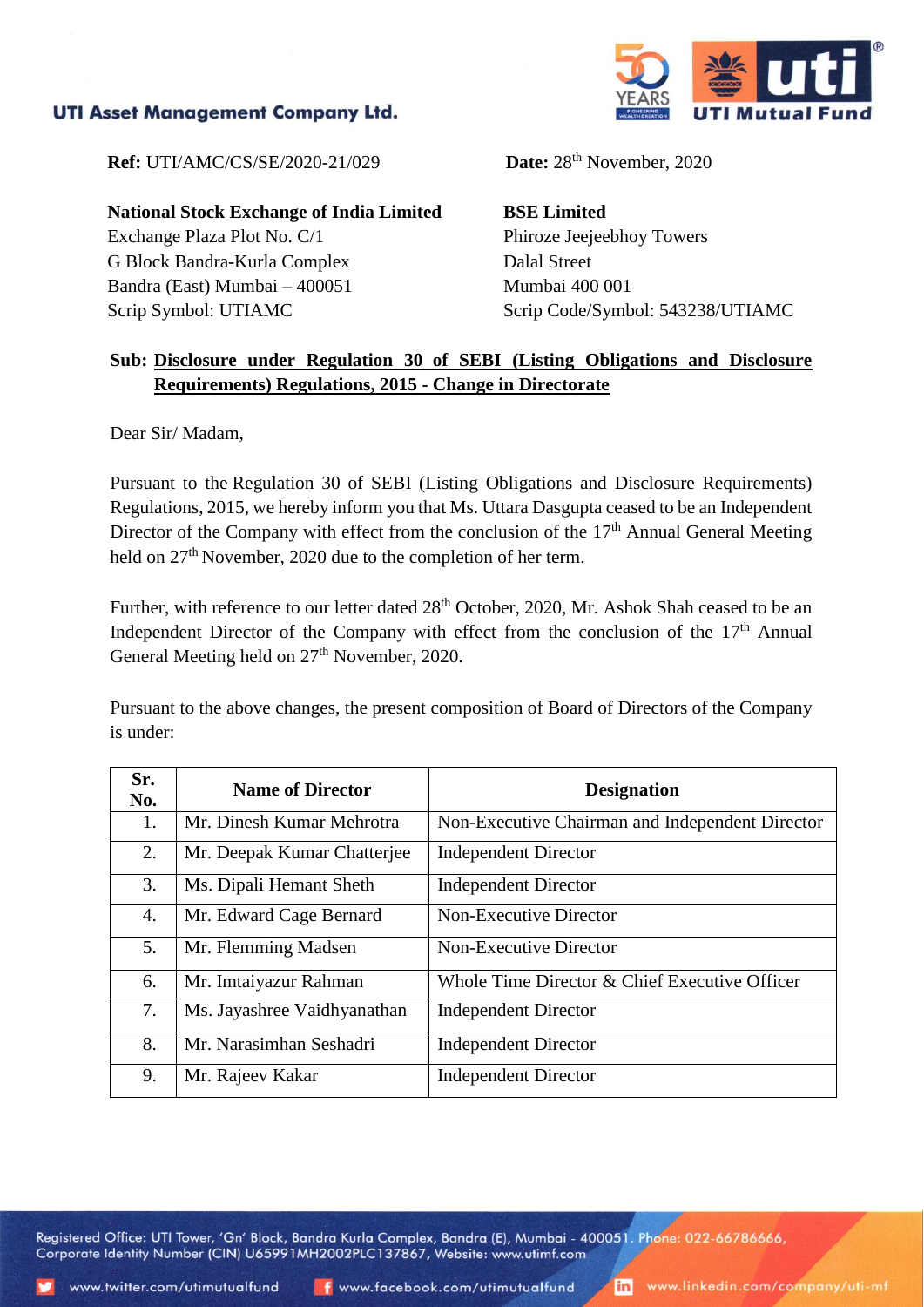The disclosure of events and information pursuant to Regulation 30 of SEBI (Listing Obligations and Disclosure Requirements) Regulations, 2015 and SEBI Circular dated 9<sup>th</sup> September, 2015 are enclosed herewith as *Annexure I*.

We request you to disseminate the above information on your respective websites.

Thanking you,

## **For UTI Asset Management Company Limited**



Arvind Patkar **Company Secretary and Compliance Officer**

**Encl.:** As above